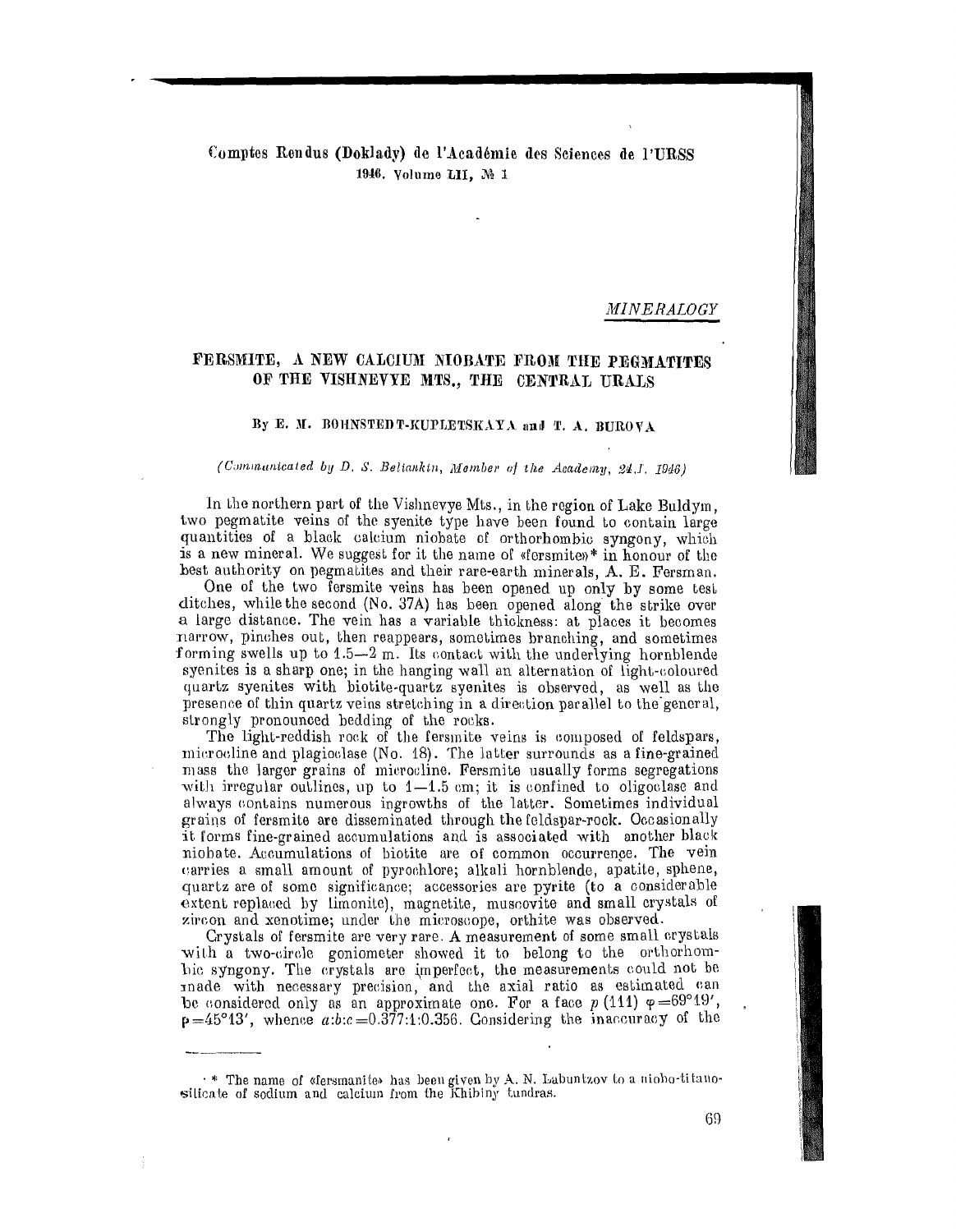measurements, this ratio approaches that given by Brögger  $(1)$  for euxenitepolycrases  $0.379:1:0.353$ , and also that of the axial ratio of columbites  $0.4023:1:0.3580$  (<sup>2</sup>). measurements, this ratio approaches that given by Brögger (<sup>1</sup>) for euxenite-<br>polycrases  $0.379:1:0.353$ , and also that of the axial ratio of columbites<br>0.4023:1: 0.3580 (<sup>2</sup>).<br>The fersmite crystals are somewhat stretched

The main forms are  $b(010)$ ,  $m(110)$  and  $p(111)$ ;  $n(130)$  is rather common;



in addition  $r$  (131) and  $k$  (021) have been observed (see figure).

Fersmite is black-coloured, with a characteristic resinous lustre and an uneven to subconchoidal fracture. Cleavage absent. In thin-sections, brownish-black; powder, greyish-brown. Hardness, 4.5. Specific gravity, 4.69. In the sections slightly transparent. Translucent areas, dark reddishbrown. The mineral is always distinctly anisotropic; birefringence, medium; biaxial, with a large  $2$  V; probably, positive. Refractive index, about  $2$ . In polished sections in reflected light, grey, like ilmenite, strongly anisotropic. Not luminescent either in eathode or ultra-violet rays. When renalculated to an equivalent of  $U_aO_s$  its radioactivity is 0.845 per cent.

Fersmite decrepitates before the blow-pipe. Upon ignition it becomes brown, translucent, assuming a vitreous lustre. The specific gravity of the ignited 'mineral is higher than that of the natural mineral. Sparingly attacked with  $H_2SO_4$ . A sample of the mineral  $(0.3-0.4 \text{ g})$  was treated with hydrofluoric and sulphuric acid. The mass decomposed was evaporated to dryness and fused with potassium pyrosulphate; the melt was dissolved in oxalic acid. The precipitate was found to contain rare earths, thorium and partly calcium; the solution, Nb, Ta, Ti, Fe, Al, Ca and Mg.

The next day the rare-earths precipitate was filtered off, burnt and ignited to the oxides. The ignited oxides of the rare earths were dissolved in  $HNO<sub>3</sub>$  - $+H_{2}O_{2}$  and then precipitated by ammonia as hydrates to be purified from calcium. The hydrate precipitate was retreated with oxalic acid to purify the rare earths from iron, aluminium, niobium and titanium. The precipitate of rare-earths oxalates was filtered off, burnt and ultimately ignited to the oxides.

The combined filtrates from the rare earths were neutralized with ammonia until calcium oxalate. was precipitated; the latter was filtered off, burnt and ignited to the oxide. By a further addition of ammonia, sesquioxides were separated from the filtrate. The precipitate of the latter (Nb, Ti, Fe, Al) was burnt, ignited, weighed and fused with  $K_2S_2O_7$ . The melt was dissolved in tartaric acid, the iron separated out with ammonium sulphide, and Nh, Ta and Ti were precipitated with cupferron upon acidulating the filtrate (with HCl or  $H_2SO_4$ ). Aluminium was determined in the filtrate from the cupferron precipitate after the destruction of the organic matter. The earth-acids were separated from titanium with tannin in a hydrochloric acid solution (").

 $F$  and  $SiO<sub>2</sub>$  in fersmite were determined by the method of Berzelius; alkalies, by Smith's method; water, in the Penfield tube. Magnesium was